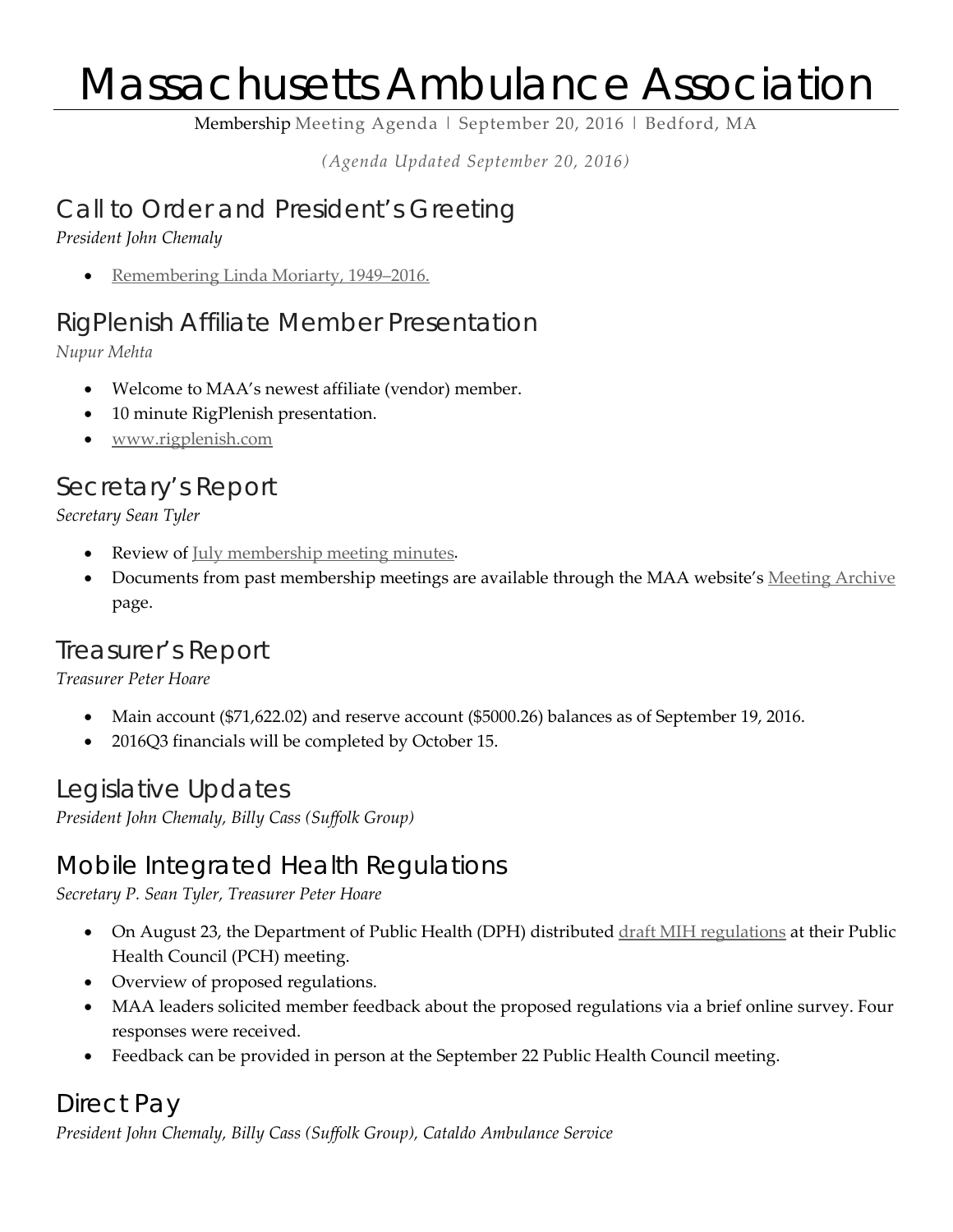- Although the measure was previously defeated in the Senate, Dennis Cataldo of Cataldo Ambulance Service had a meeting with Senate President Rosenberg to discuss the staffing, availability, and financial viability of private ambulance services in the state. Rosenberg and his health advisor were highly engaged in the meeting, appeared to understand many of the complexities of the issues, and seemed committed to making progress.
- President Rosenberg asked Cataldo to work with fellow industry leaders, including the MAA, to select a small group that can accurately represent the interests of EMS.
- After discussion, it was determined that Secretary Tyler would join the working group on MAA's behalf, with assistance from Billy Cass and Director Mergendahl. The group will attempt to represent the perspectives of services of many kinds (municipal, non-municipal, fire-based, non-fire based, etc).

#### MassHealth Medical Necessity Form (MNF) Changes and Challenges *Secretary Sean Tyler*

- The form, as well as the recording of the June 20 Virtual Billing Roundtable webcast on the MNF is available on the [Billing and Reimbursement webpage.](http://massambulance.org/page-18060)
- Per a recent Mass Senior Care E-News newsletter, LPNs in nursing facilities are not acceptable signatories on a medical necessity form. [This update has been shared on the MAA website.](http://massambulance.org/news/4206603)
- The board may consider partnering with organizations representing nursing homes in order to approach the LPN signatory issue from multiple angles.

## MassHealth ALS1 Coding Challenges

*Director Bill Mergendahl, Treasurer Peter Hoare, President John Chemaly*

- Foley Hoag progress update and costs.
- Next steps.

#### OEMS Directorate

*President John Chemaly*

• Update on the search for a new Director of the Office of Emergency Medical Services.

#### Ambulance Inspector James (Bud) McDonough Retiring *President John Chemaly*

- After more than forty years of service, James (Bud) McDonough is retiring.
- Region 3 (Merrimac Valley area) is holding a large dinner on September 22, with 20–30 ambulance services attending. The MAA will present Bud with a plaque honoring his contributions.

### Association Management Update

*Amanda Riordan (AAA)*

• We've received new membership payments from RigPlenish, Fred C Church Insurance, and South Shore Hospital, MAA's first associate member of 2016. Earthsafe may also join as an affiliate member.